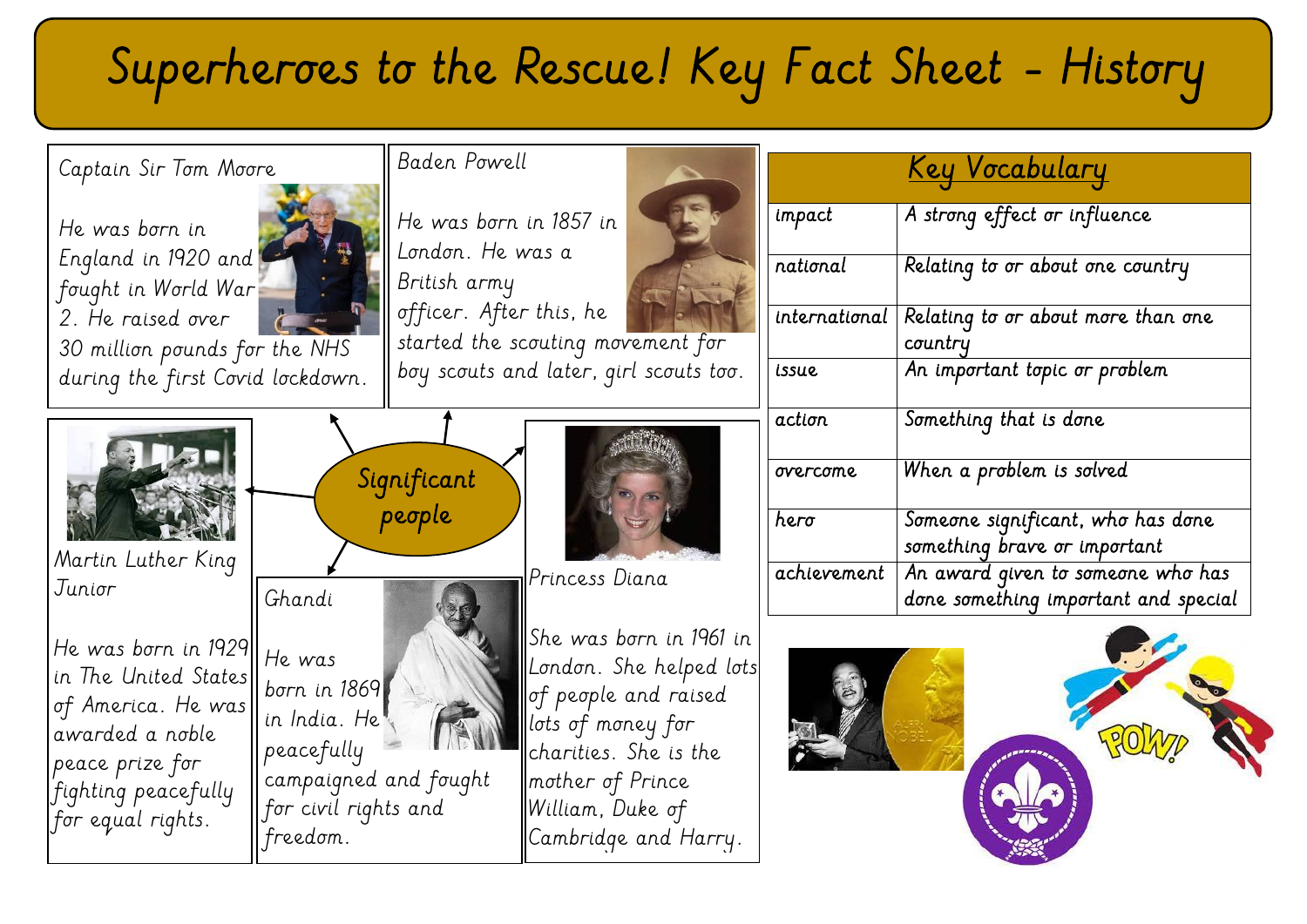## Superheroes to the Rescue! Key Fact Sheet - Science